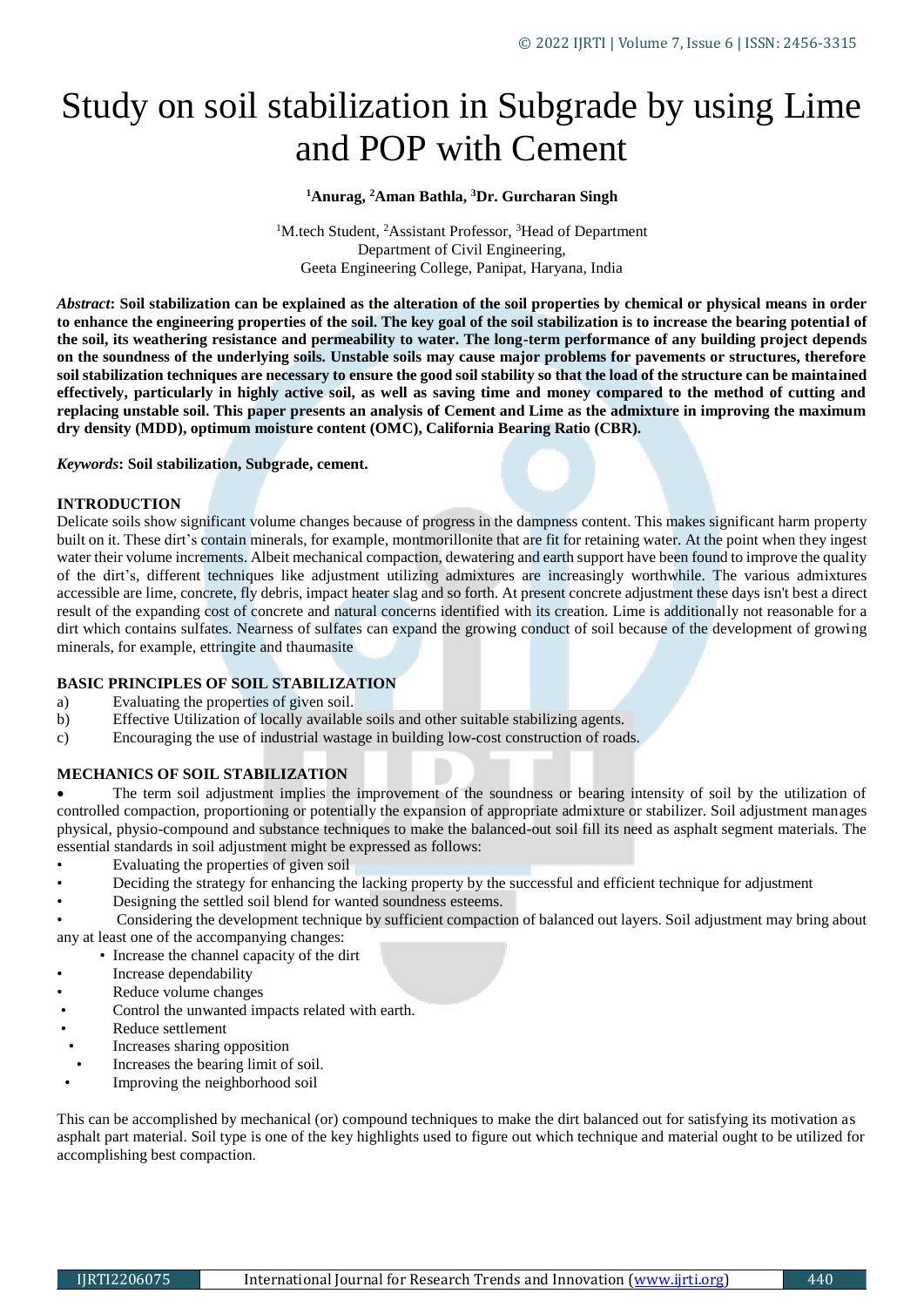## **OBJECTIVE OF THE RESEARCH WORK**

In the current examination," research center examination for adjustment of clayey soil" an endeavor is made to concentrate how concrete, lime and Recron strands might be viably used in mix with clayey soil, to get an improved nature of composite material which might be utilized as better subgrade for thruways.

The particular goal of the exploration work incorporates:

1. To gather clayey subgrade soil from Panchayat place where there is town Chiri, region Rohtak, state Haryana.

2. To decide their list properties of the clayey soil including LL, PL and PI.

3. To investigation the clayey subgrade soil test under delegate compaction test to decide the most extreme dry thickness and ideal dampness content.

4. To investigation the CBR estimation of clayey subgrade soil at ideal soil at ideal dampness substance and most extreme dry thickness.

5. Stabilization operator concrete is blended in with clayey soil in shifting rates and ideal portion is acquired from delegate compaction and CBR tests.

6. Stabilization operator lime is blended in with clayey soil in shifting rates and ideal portion is acquired from delegate compaction and CBR tests.

7. Clayey soil blended in with Hollow Recron fiber (12mm) in changing rates and ideal portion is acquired from delegate compaction and CBR tests.

8. Combined impact of ideal portion of various stabilizers (Cement, lime and Recron fiber) on CBR estimation of clayey soil is likewise considered.



**Figure 1: Effect of Lime on CBR Value**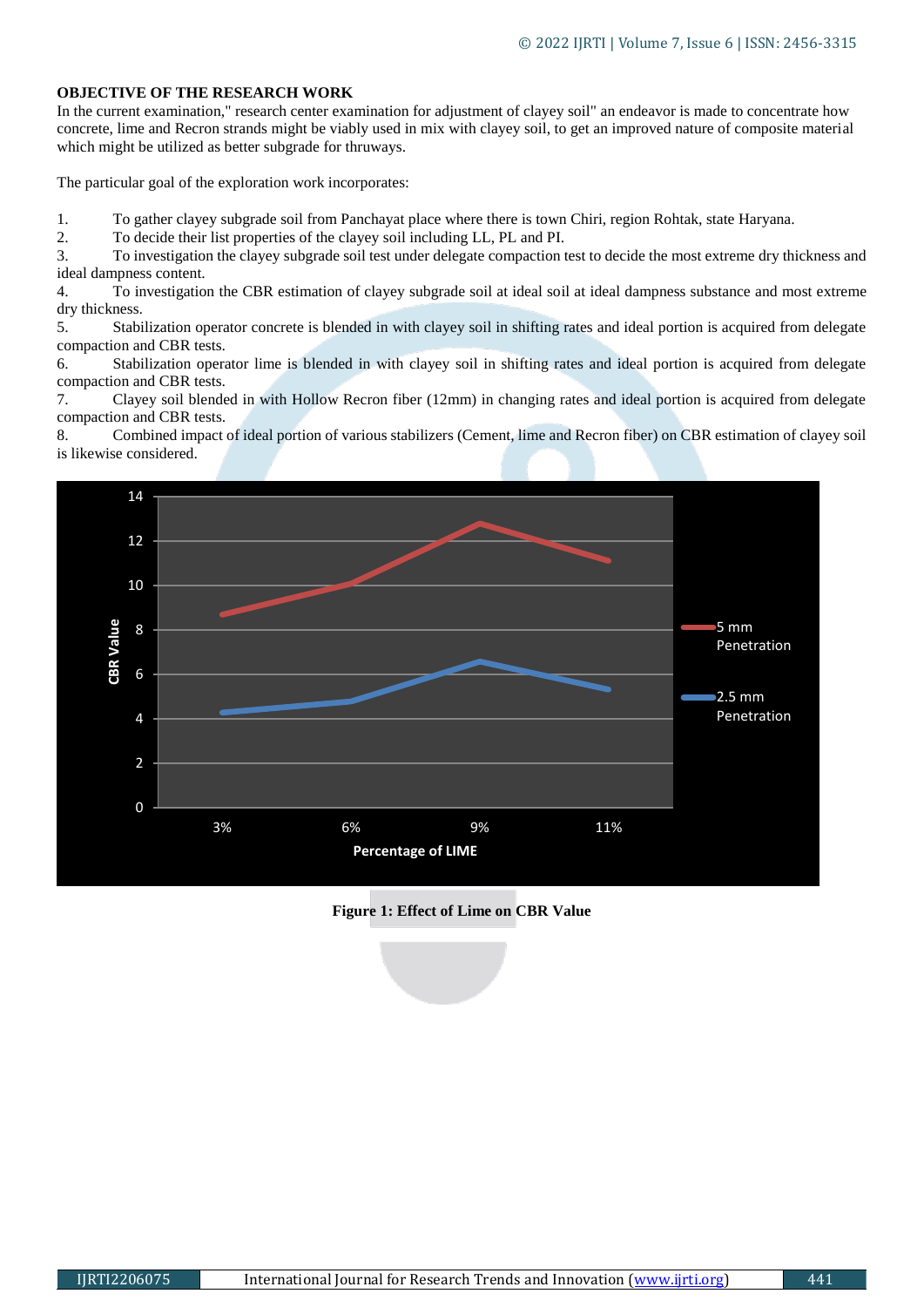

**Figure 2: Effect of Cement on CBR Value** 



**Figure 3: Effect of Lime on UCS Value**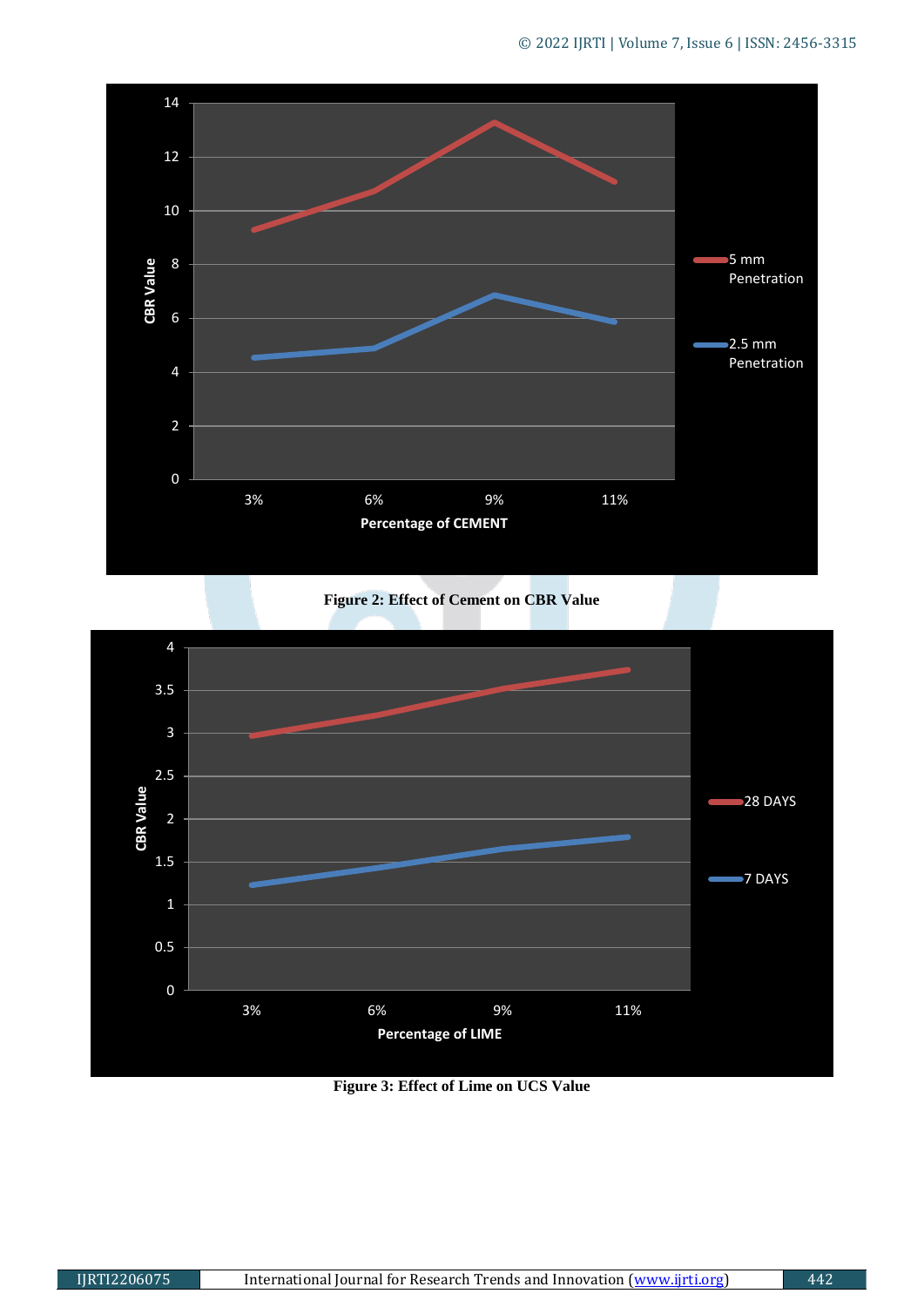

**Figure 4: Effect of Cement on UCS Value**

#### **CONCLUSION**

In this paper, different rates of Ordinary Portland Cement (OPC) and Lime were blended in with the dirt example and compacted at ideal dampness content. The compacted soil example with greatest dry thickness and ideal dampness content was tried under unconfined pressure and CBR tests. The accompanying ends are drawn from this investigation:

• Results of investigation uncover lime earth blended in with established soil impacts the shear and unconfined compressive quality of the dirt example.

- The ideal blend plan of balanced out soil was resolved for cover sythesis of OPC 11 %, Lime 11 %.
- It is seen that supplanting of soil with concrete is more powerful than the lime.
- The ideal incentive for CBR is 9 % for the two materials lime and concrete.
- A slight decline in CBR esteem is noted in 11 % supplanting with lime and concrete.
- Specific gravity increments with increment in level of added substances.

• Liquid limit diminishes as the level of substitution increments and plastic breaking point shifts with differing rates of substitution of lime and concrete.

- Optimum dampness content is gotten at 11% substitution of added substances.
- CBR is most elevated at 9% substitution of lime at drenched.
- With concrete mix CBR has expanded at 09% substitution at drenched condition.

• The substitution of concrete doesn't show better improvement till 6% substitution and furthermore it makes the procedure uneconomical.

Lime has end up being an excellent added substance to be supplanted by showing its expanding quality properties with soil.

• Hence it is demonstrated that clayey soil builds its quality whenever balanced out with specific added substances and it very well may be effectively utilized in development field.

It can be inferred that the by the diminishing in versatility list and increment in dry thickness improves the bearing limit of clayey soil.

• As the measure of lime and concrete are expanded in tried (rewarded) soil tests, the estimation of plastic limits will in general increment.

- The improved PI esteem is because of expansion of lime and concrete as admixtures to the clayey soil.
- In mix, the admixtures are useful for lower pliancy and higher residue content soils.
- The most extreme dry thickness expanded with expanding concrete.